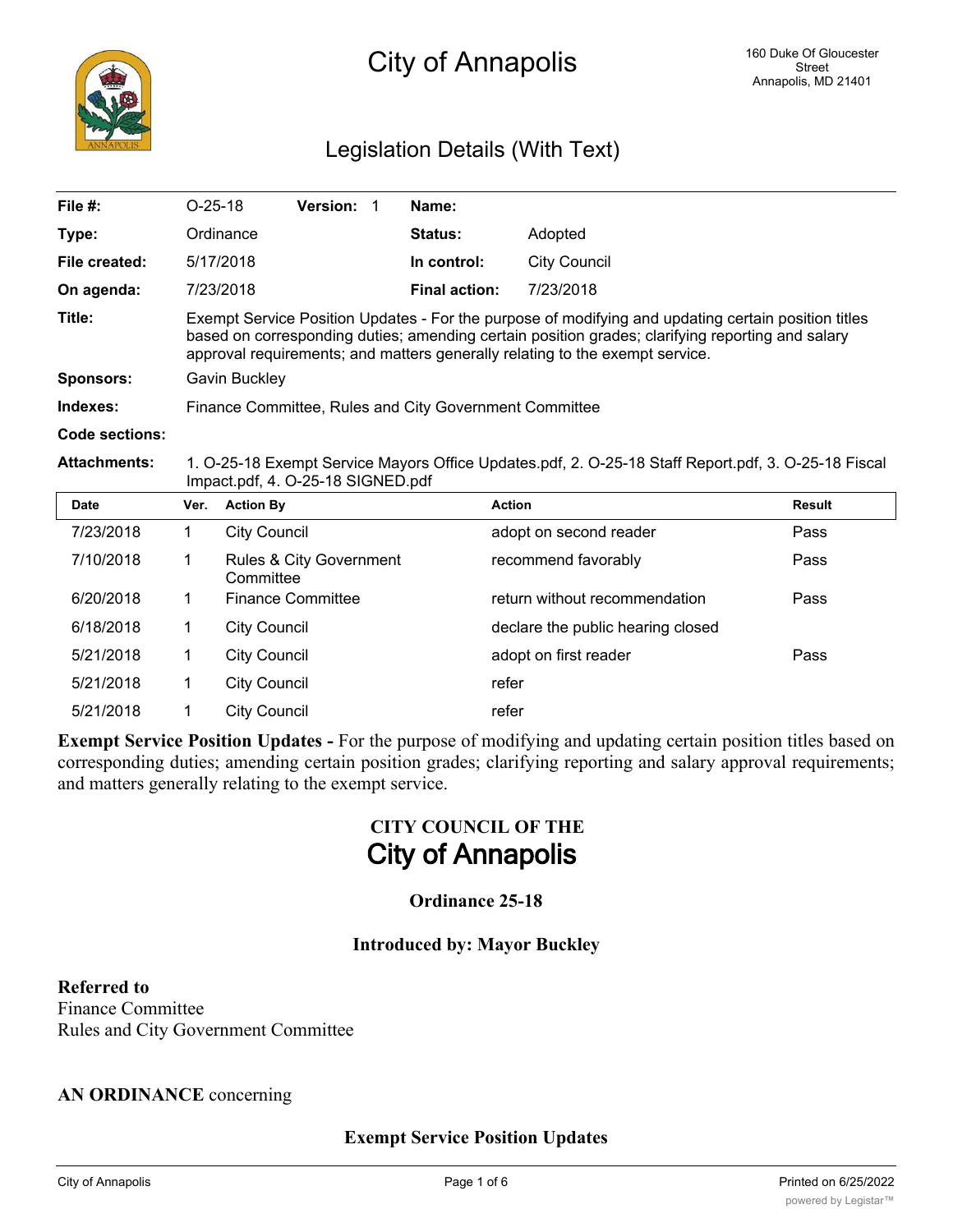- **FOR** the purpose of modifying and updating certain position titles based on corresponding duties; amending certain position grades; clarifying reporting and salary approval requirements; and matters generally relating to the exempt service.
- **BY** repealing and re-enacting with amendments the following portions of the Code of the City of Annapolis, 2018 Edition 3.08.010
	- 3.08.030
	-

**SECTION I: BE IT ESTABLISHED AND ORDAINED BY THE ANNAPOLIS CITY COUNCIL** that the Code of the City of Annapolis shall be amended to read as follows:

#### **TITLE 3 - HUMAN RESOURCES**

#### **Chapter 3.08 - EXEMPT SERVICE**

#### **Section 3.08.010 - Positions included**.

The exempt service includes:

- 1. All the elected officials;
- 2. All department directors;
- 3. City Manager;
- 4. Communications Officer;
- 5. City Attorney;
- 6. Assistant City Attorney;
- 7. Attorney I;
- 8. Attorney II;
- 9. Community Relations Specialist Engagement Administrator;
- 10. HumanConstituent Services Officerand Ombudsman;
- 11. Administrative Assistant;
- 12. Assistant City Manager;
- 13. Public Information Officer and Quartermaster;
- 14. Executive Office Associate;
- 15. Recruitment/Employee Relations Administrator;
- 16. Deputy Fire Chiefs;
- 17. Police Major and Captains;
- 18. Human Resources Manager;
- 19. Director of Office of Environmental Policy; and
- 20. Economic Development Manager;
- 21. Development/Events Specialist; and
- 22. Chief of Staff.

#### **Section 3.08.030 - Salary.**

A. 1. For purposes of setting annual salaries, the following positions in the exempt service are assigned grades in the City's pay plan as indicated: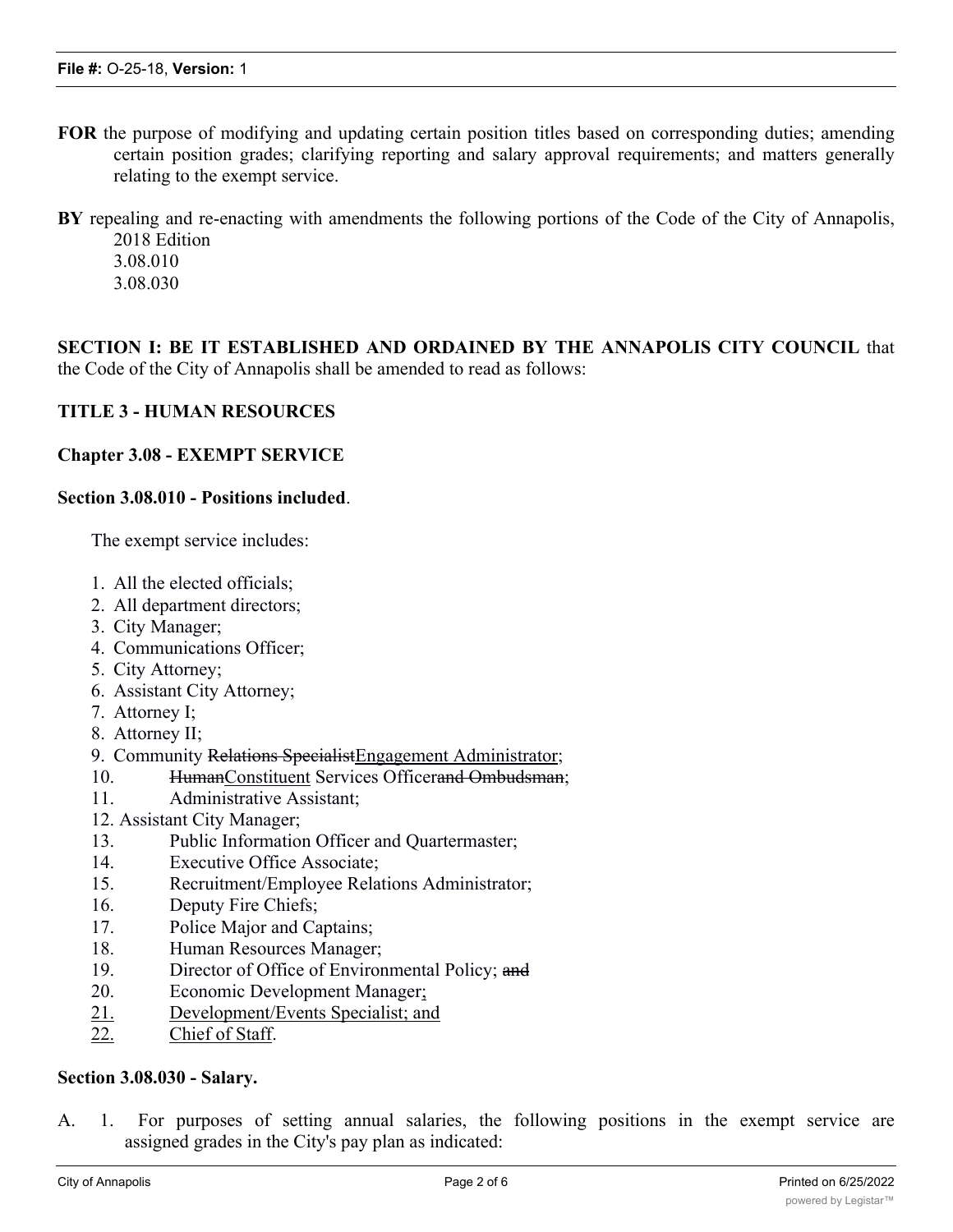| Position                                               | Grade                           |  |  |  |
|--------------------------------------------------------|---------------------------------|--|--|--|
| <b>Executive Office Associate</b>                      | A10                             |  |  |  |
| Recruitment/Employee Relations Administrator           | A15                             |  |  |  |
| <b>Communications Officer</b>                          | A <sub>18</sub> A <sub>15</sub> |  |  |  |
| Deputy Fire Chief                                      | F18                             |  |  |  |
| Human Resources Manager                                | A18                             |  |  |  |
| Director of Transportation                             | A20                             |  |  |  |
| Director of Office of Environmental Policy             | A20                             |  |  |  |
| Director of Recreation and Parks                       | A20                             |  |  |  |
| <b>City Attorney</b>                                   | A20                             |  |  |  |
| <b>Assistant City Attorney</b>                         | A18                             |  |  |  |
| Attorney I                                             | A14                             |  |  |  |
| Attorney II                                            | A16                             |  |  |  |
| Director of Finance                                    | A20                             |  |  |  |
| Director of Planning and Zoning                        | A20                             |  |  |  |
| Human Constituent Services Officerand Ombudsman        | A <sub>18</sub> A <sub>14</sub> |  |  |  |
| Community Relations SpecialistEngagement Administrator | $\overline{A12}A14$             |  |  |  |
| <b>Administrative Assistant</b>                        | A8                              |  |  |  |
| <b>Assistant City Manager</b>                          | A14                             |  |  |  |
| Public Information Officer and Quartermaster           | A12                             |  |  |  |
| Fire Chief                                             | F20                             |  |  |  |
| Police Chief                                           | P <sub>20</sub>                 |  |  |  |
| Police Major                                           | P18                             |  |  |  |
| Police Captain                                         | $\overline{P17}$                |  |  |  |
| Director of Public Works                               | A20                             |  |  |  |
| <b>Economic Development Manager</b>                    |                                 |  |  |  |
| Development/Events Specialist                          |                                 |  |  |  |
| Chief of Staff                                         |                                 |  |  |  |

- 2. The salary of the Mayor for the term of office commencing on the first Monday in December, 2017, shall be an annual salary of ninety-eight thousand dollars and an entitlement to the benefits afforded to the City's exempt service employees.
- 3. The salary of each Alderman and Alderwoman for the term of office commencing on the first Monday in December, 2017, shall be an annual salary of fifteen thousand dollars. Each Alderman and Alderwoman shall be afforded an annual allowance of one thousand five hundred dollars to be used exclusively for education and training. Aldermen and Alderwomen shall participate in the Maryland State Retirement and Pension System.
- 4. The salary of the City Manager shall be: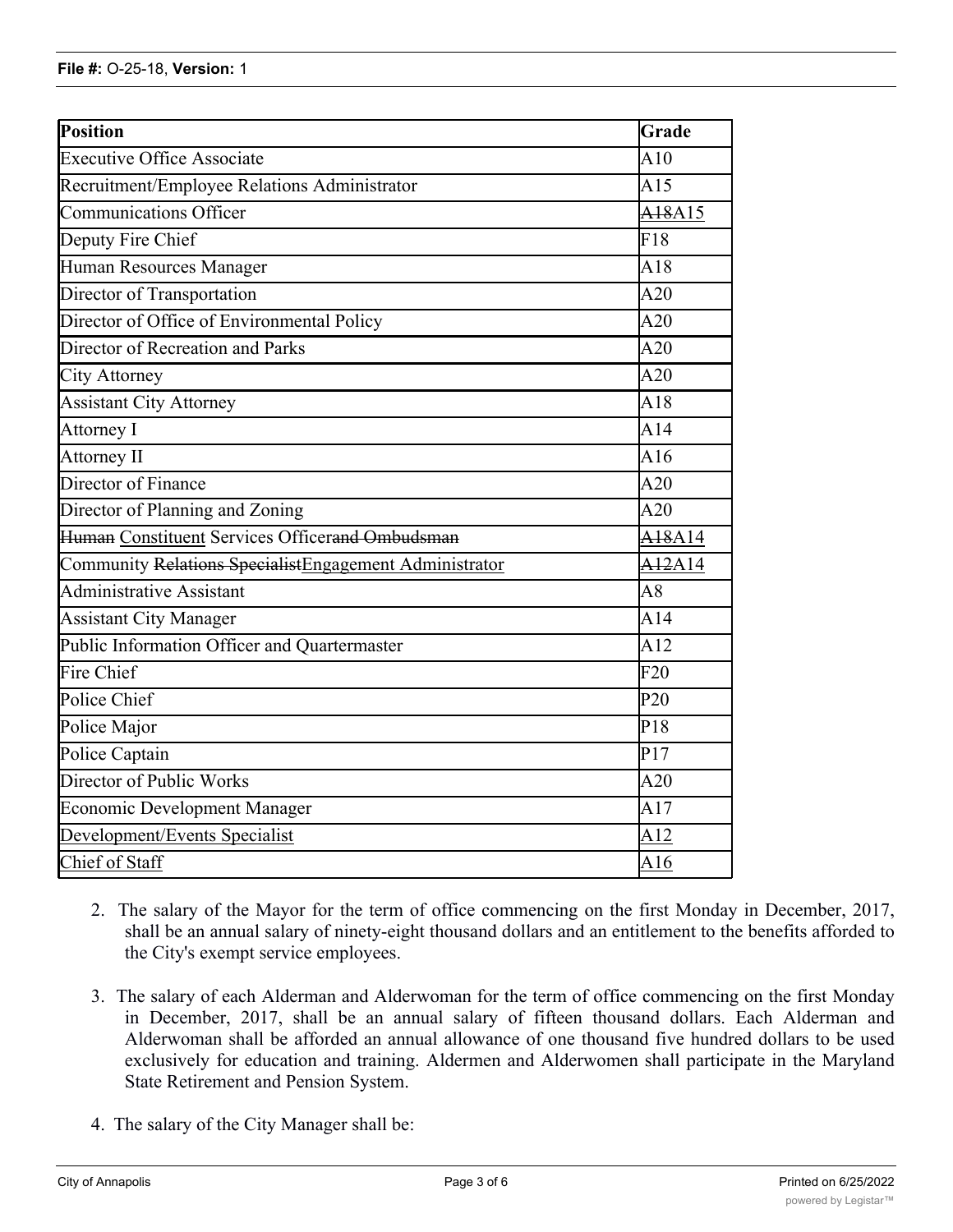#### **File #:** O-25-18, **Version:** 1

- i. Salary and Performance Reviews. A base salary for the City Manager ranging from one hundred thirty thousand dollars to one hundred eighty thousand dollars per year, with incremental increases based upon annual performance reviews conducted by the Mayor. The initial base salary shall be fixed within the provided range based upon the City Manager's education and employment experience. The annual performance review shall be based upon criteria established in advance by the Mayor in consultation with the Manager of Human Resources. The base salary and increments shall be subject to cost of living increases (COLAS) every two years, based upon COLAS awarded to other City exempt service employees during the two-year period. The City Manager's compensation shall be subject to reduction to the same extent as other City exempt service employees, including reductions based upon furloughs or similar actions.
- ii. Benefits. The City Manager is entitled to receive the same benefits as other City exempt service employees, including but not limited to inclusion in the City's health care and retirement plans, in which the City and the employee contribute in the same proportion as other City exempt service employees.
- iii. Allowances. The City shall provide the City Manager with a City vehicle, or additional compensation to reimburse the use of a personally-owned vehicle.
- iv. Severance Pay. Three months' severance pay of salary if a City Manager has been removed from the position without cause, but there shall be no severance pay if the removal is for cause. Grounds for removal that constitute cause shall be 1) conviction of a felony or a crime of moral turpitude; or 2) malfeasance or misfeasance in office.
- B. Salary raises for the list of positions included in the table in Section 3.08.030A.1:
	- 1. Shall be justified by a performance evaluation by the City Manager or the Mayor, whichever is the Appointing Authority, that exceeds the minimum requirements for the position and shall be entirely at the City Manager or the Mayor's discretion, with the exception of those positions listed in Subsection (B)(2) of this Section;
	- 2. Shall be justified by a performance evaluation by the Department Director that exceeds the minimum requirements for the position for the following positions:
		- i. Deputy Fire Chiefs,
		- ii. Police Captains,
		- iii. Police Major,
		- iv. Recruitment/Employee Relations Administrator,
		- v. Assistant City Attorney,
		- vi. Attorney I<sub>7</sub>
		- vii. Attorney II,
		- viii. Public Information Officer and Quartermaster,
		- ix. Economic Development Manager.
	- 3. Shall not be awarded to an individual more frequently than once per year;
	- 4. Shall not be for an amount exceeding one pay step in the grade range for the position as set in Subsection (A)(1) of this Section;
	- 5. Shall not cause an individual's salary to exceed the maximum salary of the assigned grade.
- C. Longevity salary increases awarded to civil service employees shall not be a benefit of the exempt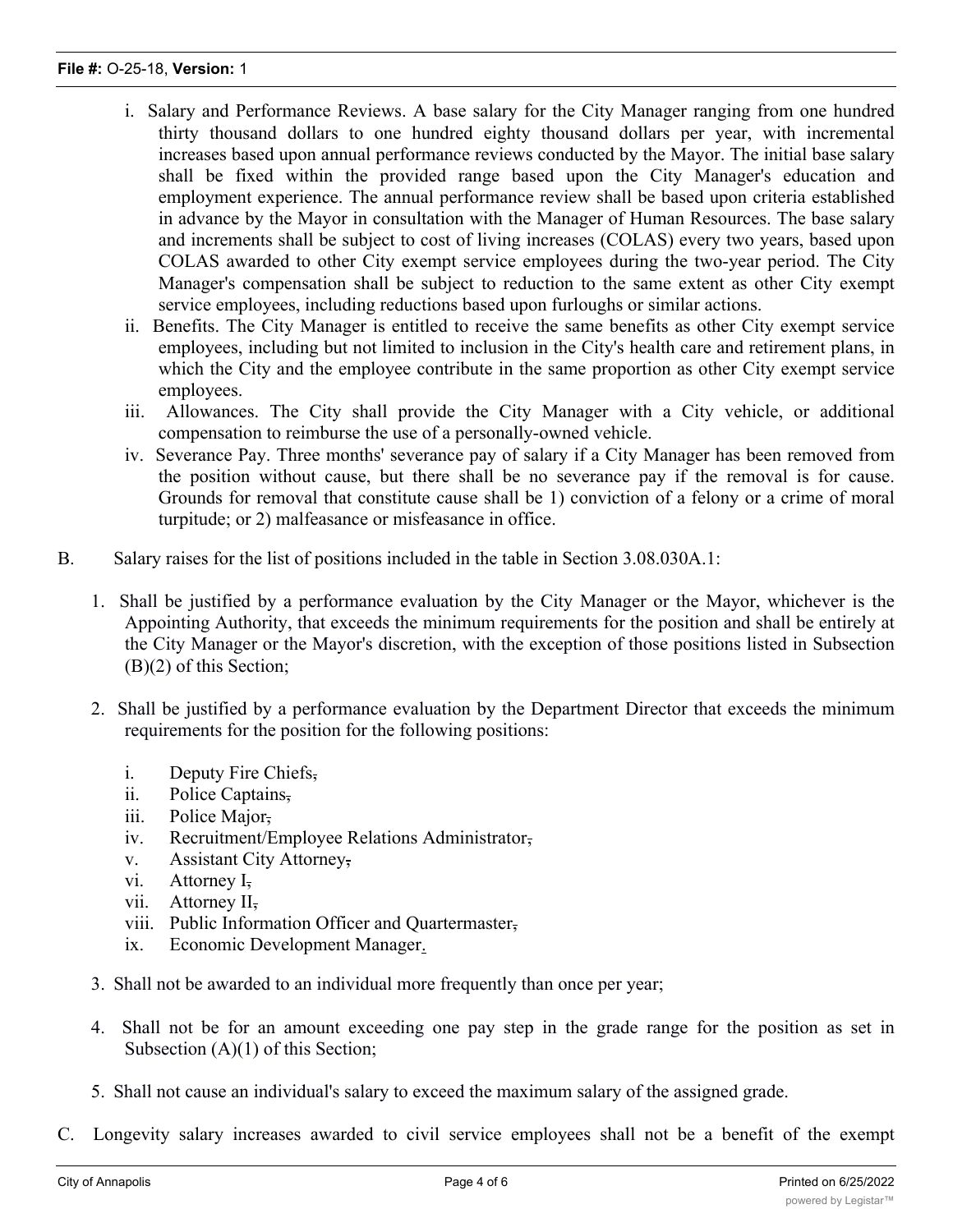service.

- D. A City employee appointed to a position specified in Subsection (A)(1) of this Section shall be assigned to a salary in the new pay grade which is at a minimum five percent higher than the employee's salary prior to promotion or shall be assigned to the minimum of the new grade, whichever is higher. In no case shall the new salary exceed the maximum salary of the new grade.
- E. For positions other than those specified in Subsection (B)(2) of this Section, tThe Mayor,or City Manager,or Department Director, whichever is the Appointing Authority, may make an initial appointment at a salary greater than the first step of the assigned grade for positions that report to them. The appointment and initial salary is subject to confirmation by the City Council. For those positions specified in Subsection (B)(2) of this Section, aAppointments to the following positions made by Department Director do not require City Council approval and initial appointments may be made at a salary greater than the first step of the assigned grade subject to the availability of funding.:
	- i. Administrative Assistant
	- ii. Assistant City Manager
	- iii. Executive Office Associate
	- iv. Chief of Staff
	- v. Communications Officer
	- vi. Constituent Services Officer
	- vii. Community Engagement Administrator
	- viii. Development/Events Specialist
	- ix. Director, Office of Environmental Policy
	- x. Human Resources Manager
	- xi. Deputy Fire Chiefs
	- xii. Police Captains
	- xiii. Police Major
	- xiv. Recruitment/Employee Relations Administrator
	- xv. Assistant City Attorney
	- xvi. Attorney I
	- xvii. Attorney II
	- xviii. Public Information Officer and Quartermaster
	- xx. Economic Development Manager.
- F. The appointment and initial salary for the following positions is subject to confirmation by the City Council:
	- i. City Manager
	- ii. City Attorney
	- iii.Police Chief
	- iv. Fire Chief
	- v. Director of Transportation
	- vi. Director of Recreation and Parks
	- vii. Director of Finance
	- viii. Director of Planning and Zoning
	- ix. Director of Public Works.

FG. The Mayor shall report to the City Council on an annual basis the salaries of all positions listed in